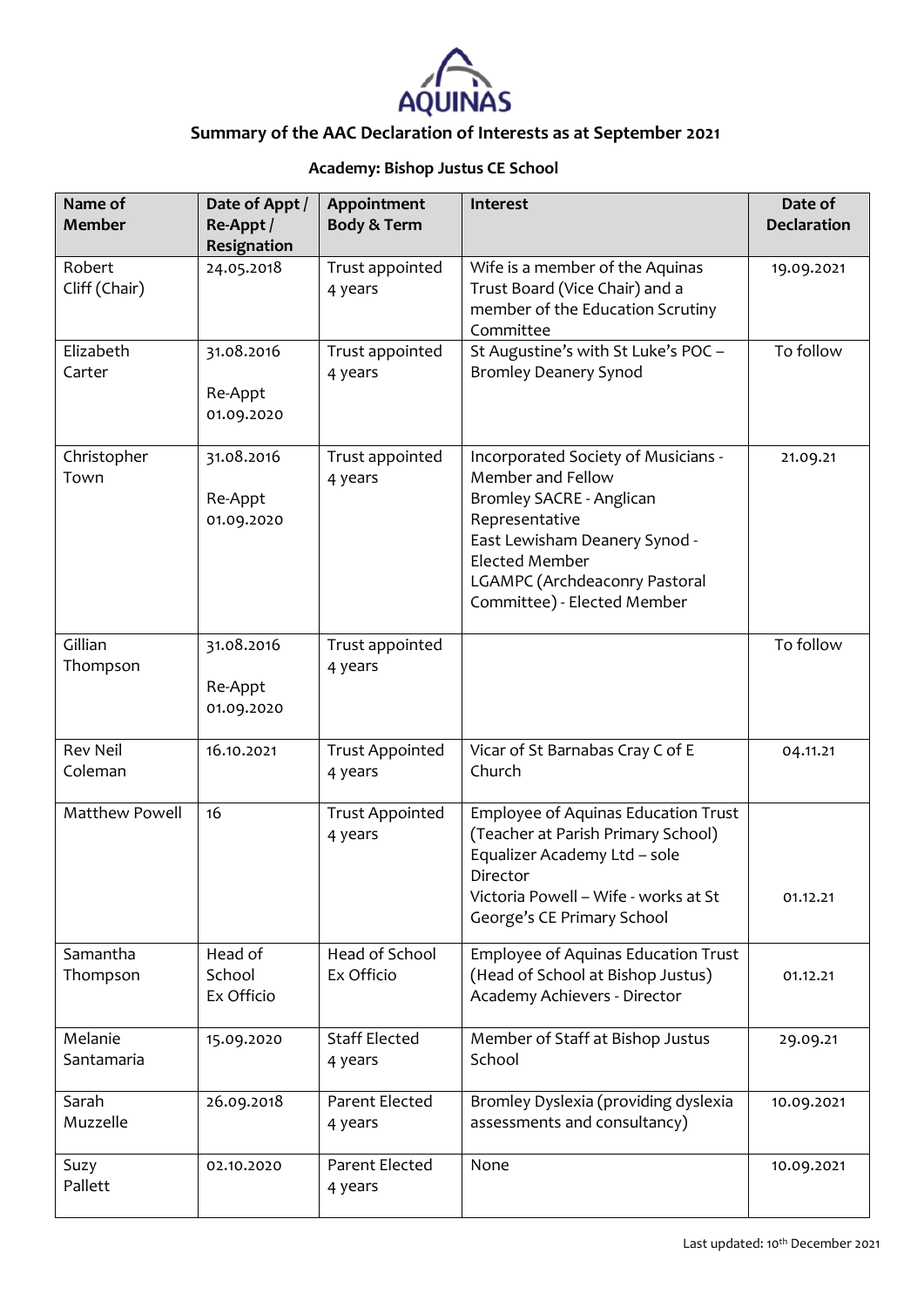

## **Academy: Cudham CE Primary School**

| <b>Name</b>         | Date of<br>Appt/<br><b>Resig</b> | Appt Body &<br><b>Term</b> | Interest                                | Date of<br><b>Declaration</b> |
|---------------------|----------------------------------|----------------------------|-----------------------------------------|-------------------------------|
| Rev John            | 31.08.16                         | Trust                      | Vicar/PCC of Cudham & Downe             | October                       |
| Musson              |                                  | 4 Years                    | Churches                                | 2021                          |
| (Chair)             |                                  |                            | Governor of Downe Primary School        |                               |
|                     |                                  |                            | Chair of PCC owning land used by        |                               |
|                     |                                  |                            | school                                  |                               |
|                     |                                  |                            | Charitable Trustee of Cudham School     |                               |
|                     |                                  |                            | House                                   |                               |
| Dan Finch           | 17.10.19                         | Staff                      | Employee of the Aquinas Education       | October                       |
|                     |                                  | Appointed                  | Trust (Head of School)                  | 2021                          |
| Rev. Rachel         | Oct 2020                         | Trust                      | Curate of Cudham and Downe              | October                       |
| Archer              |                                  | 4 Years                    | Churches                                | 2021                          |
|                     |                                  |                            | Member of SACRE                         |                               |
|                     |                                  |                            | Trustee of LATCH/Bromley Night          |                               |
|                     |                                  |                            | Shelter                                 |                               |
|                     |                                  |                            | Union membership of Unite               |                               |
|                     |                                  |                            | Associate member of Godly Play UK       |                               |
| Lauren              | 31.08.19                         | Trust                      | Head of Finance at Royal Academy of     | October                       |
| Richards            |                                  | 4 Years                    | Dance                                   | 2021                          |
|                     |                                  |                            | Chartered institute of Management       |                               |
|                     |                                  |                            | Accountants                             |                               |
| Dawn Ardern         | <b>July 2021</b>                 | Trust                      | Assistant Head Teacher - St Georges     | October                       |
|                     |                                  | 4 Years                    | School                                  | 2021                          |
| Lizi Hamilton       | <b>July 2019</b>                 | Trust                      | Head of English - Bishop Justus School  | October                       |
|                     |                                  | 4 Years                    |                                         | 2021                          |
|                     |                                  |                            |                                         |                               |
| Kerry               | 05.03.20                         | <b>Staff Elected</b>       | Employee of the Aquinas Education       | October                       |
| McKatherine         |                                  | 4 Years                    | Trust                                   | 2021                          |
|                     |                                  |                            |                                         |                               |
| <b>Rikus Harmse</b> | Sept 2020                        | Parent Elected             | Director of RHS Ltd (Veterinary         | October                       |
|                     |                                  | 4 years                    | Practise)                               | 2021                          |
|                     |                                  |                            | Member of the Royal College of          |                               |
|                     |                                  |                            | <b>Veterinary Surgeons</b>              |                               |
|                     |                                  |                            | Director of Revival Church Europe       |                               |
|                     |                                  |                            | Spartin Group Ltd (property             |                               |
|                     |                                  |                            | investment)                             |                               |
|                     |                                  |                            | Children's church volunteer for Revival |                               |
|                     |                                  |                            | Church Europe                           |                               |
|                     |                                  |                            | <b>Small Animal Veterinary Services</b> |                               |
| Jodie Ritchie       | Sept 2020                        | Parent Elected             | Royal College of Speech and Language    | October                       |
|                     |                                  | 4 years                    | Therapists                              | 2021                          |
|                     |                                  |                            | <b>Health Care Professions Council</b>  |                               |
|                     |                                  |                            | Treasurer of Friends of Cudham School   |                               |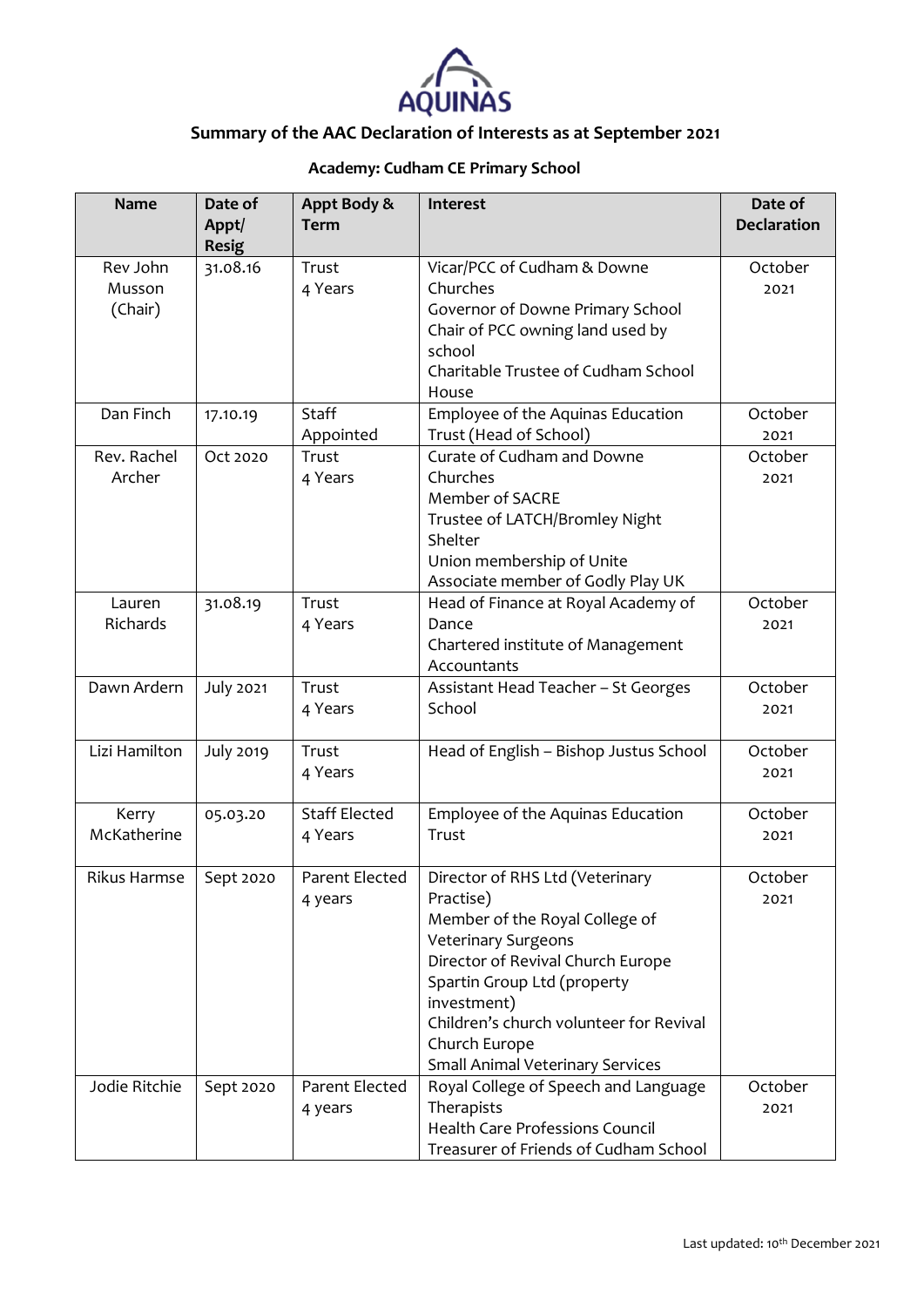

## **Academy: Keston CE Primary School**

| <b>Name</b>                     | Date of Appt | Appt Body &<br><b>Term</b>       | <b>Interest</b>                                                                                                                                                                         | Date of<br><b>Declaration</b> |
|---------------------------------|--------------|----------------------------------|-----------------------------------------------------------------------------------------------------------------------------------------------------------------------------------------|-------------------------------|
| <b>Richard Adler</b><br>(Chair) | 31.08.2020   | Trust<br>4 Years                 | None                                                                                                                                                                                    | October 2021                  |
| Julia Evison                    | Headteacher  | Headteacher<br>Ex Officio        | Employee of the Aquinas Education<br>Trust (Headteacher)                                                                                                                                | October 2021                  |
| Revd. Lyn<br>Hallam             | 31.08.2020   | Trust<br>4 Years                 | Self-supporting Church of England<br>Priest                                                                                                                                             | October 2021                  |
| Jennifer<br>Davall              | 24.06.2019   | <b>Staff Elected</b><br>4 Years  | Employee of the Aquinas Education<br>Trust (School Business Manager)                                                                                                                    | October 2021                  |
| Joanna<br>Simmons               | 31.08.2020   | Trust<br>4 Years                 |                                                                                                                                                                                         | To follow                     |
| Simon Denton                    | 24.05.2018   | Trust<br>4 Years                 | Member of The Institute of Directors<br>Member of The Institute of<br>Management<br>Chairman of International<br>Professionals Association<br>Member of the Royal Society of<br>Fellows | October 2021                  |
| Revd. Carol<br>Morrison         | 24.06.2019   | Trust<br>4 Years                 | Rector of Keston Parish Church                                                                                                                                                          | October 2021                  |
| Matt<br>Medhurst                | 24.06.2019   | Parent Elected<br>4 Years        | None                                                                                                                                                                                    | October 2021                  |
| Laura Harrison-<br><b>Baker</b> | 25.11.2019   | <b>Parent Elected</b><br>4 Years | None                                                                                                                                                                                    | October 2021                  |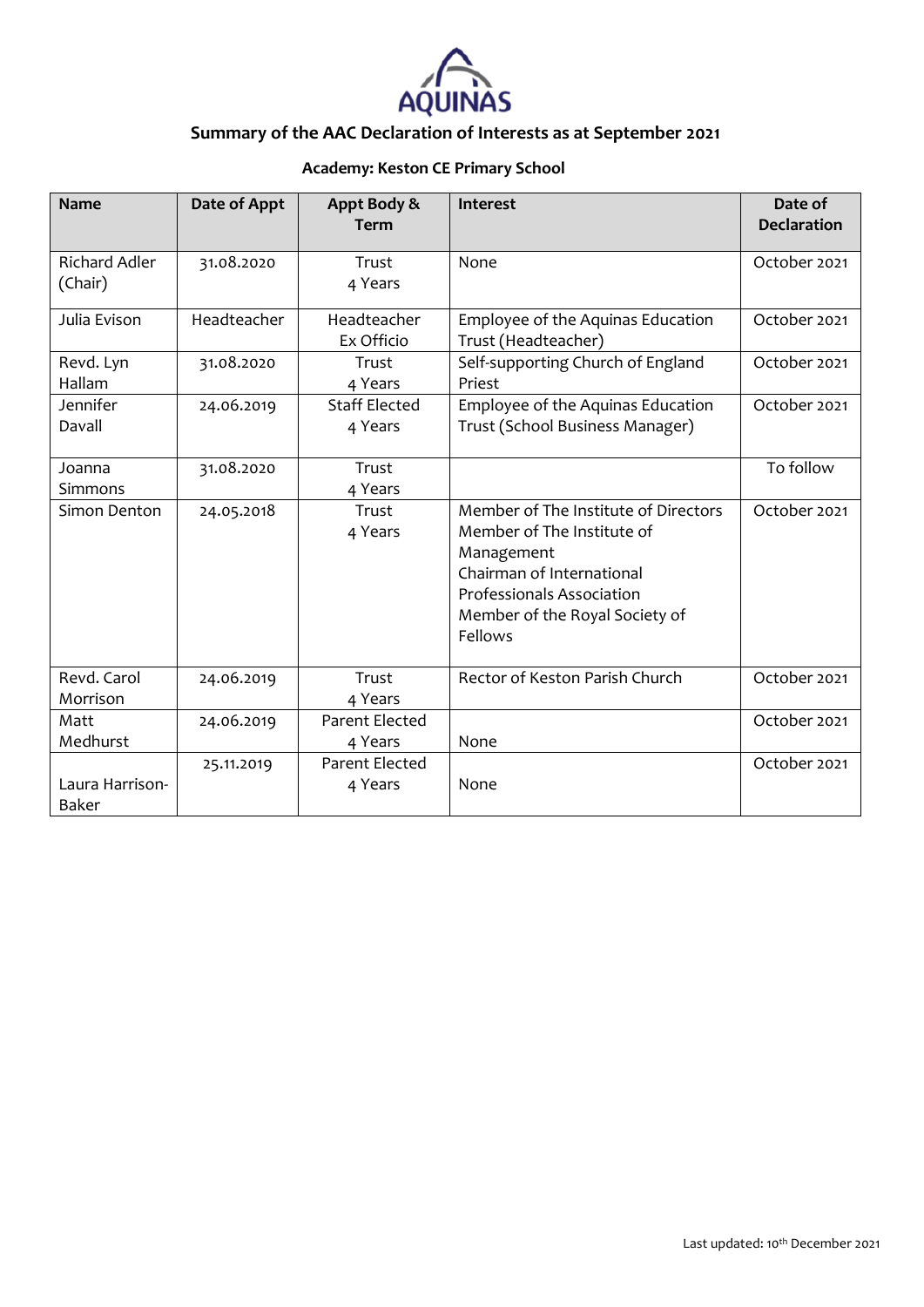

## **Academy: Parish CE Primary School**

| <b>Name</b>   | Date of        | <b>Appointing</b> | Interest                                 | Date of            |
|---------------|----------------|-------------------|------------------------------------------|--------------------|
|               | Appointment    | Body/Term         |                                          | <b>Declaration</b> |
|               | /(Resignation) | of office         |                                          |                    |
| Mrs R Balman  | 01.09.20       | Trust             | None                                     | November           |
|               |                | 4 Years           |                                          | 2021               |
| Mrs N Burnett | 10.06.19       | Parent            |                                          | To Follow          |
|               |                | Body              |                                          |                    |
|               |                | 4 Years           |                                          |                    |
| Mrs K Carr    | 15.10.20       | Parent            | Employee of Business in the Community    | November           |
|               |                | Body              | Secretary for Friends of Kings Meadow    | 2021               |
|               |                | 4 Years           |                                          |                    |
| Mrs R Coleman | 01.09.16       | Head              | Head Teacher at Parish CE Primary School | November           |
|               |                | Teacher           | Member of National Association of Head   | 2021               |
|               |                | Ex-officio        | <b>Teachers</b>                          |                    |
|               |                |                   | Chartered College of Teaching            |                    |
| Mrs N Cooper  | 14.12.20       | Trust             |                                          | To Follow          |
|               |                | 4 Years           |                                          |                    |
| Mrs K Davis   | (02.11.21)     | Trust             | None                                     | November           |
|               |                | 4 Years           |                                          | 2021               |
| Rev J Harratt | 15.07.20       | Trust             | Vicar of St Peter and Paul Bromley       | November           |
|               |                | 4 Years           | Chair of Bromley Relief in Need          | 2021               |
| Rev A Keeler  | 01.09.20       | Trust             |                                          | To Follow          |
|               |                | 4 Years           |                                          |                    |
| Mrs J Parry   | 01.09.20       | Trust             | Teacher at Parish CE Primary School      | November           |
|               |                | 4 Years           | Members of National Education Union      | 2021               |
| Mrs C Sykes   | 09.11.20       | Staff Body        | Assistant Head Teacher at Parish CE      | November           |
|               |                | 4 Years           | Primary School                           | 2021               |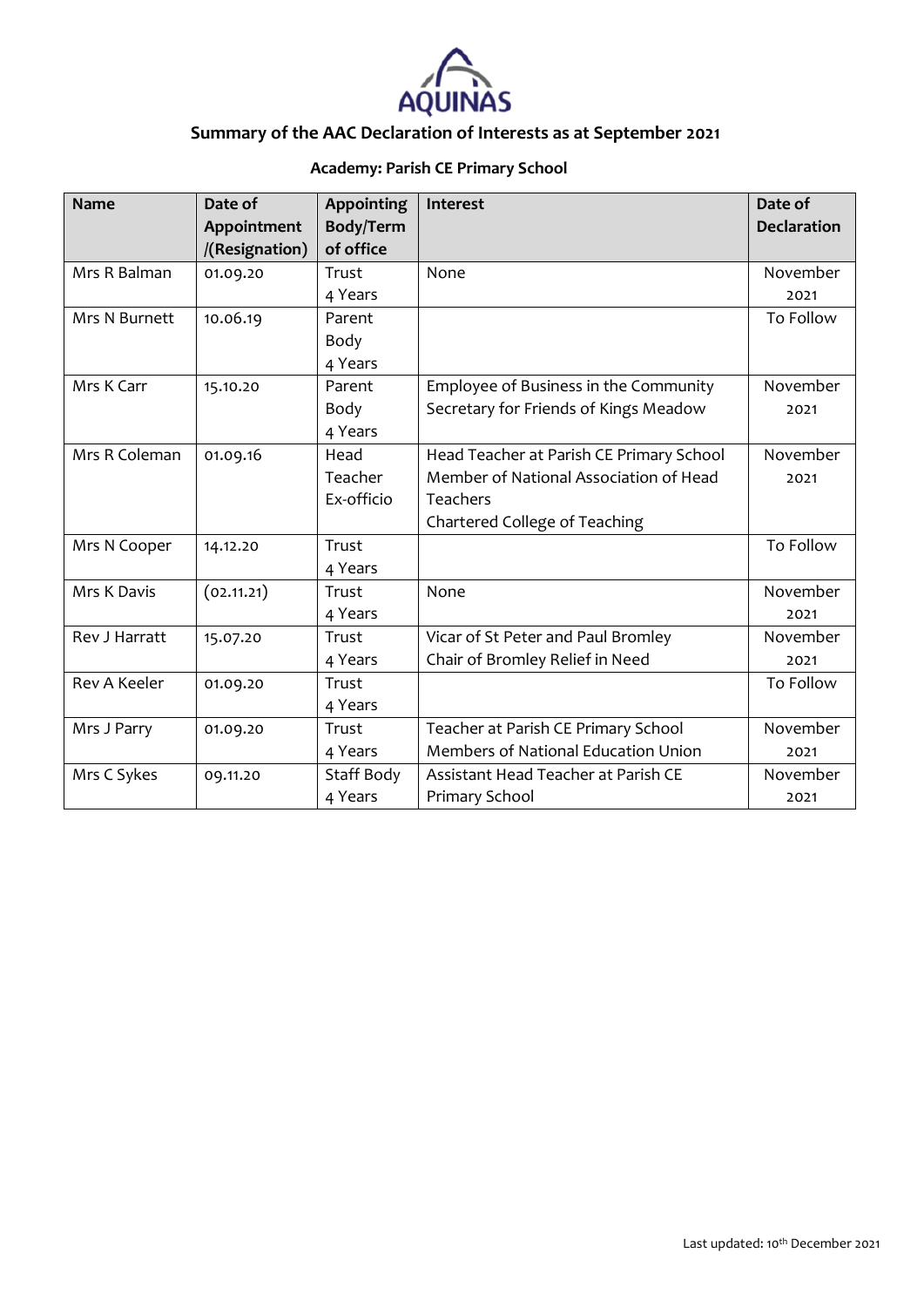

## **Academy: Rye College**

| <b>Name</b>              | Date of Appt/ | Appt Body & Term                                      | Interest                                                                                                                 | Date of            |
|--------------------------|---------------|-------------------------------------------------------|--------------------------------------------------------------------------------------------------------------------------|--------------------|
|                          | Resignation   |                                                       |                                                                                                                          | <b>Declaration</b> |
| Mr. J. Sharpe<br>(Chair) | 05.09.19      | Appt Body: Trust<br>Term: 4 years                     | Principal, Dv8 Sussex                                                                                                    | 29.09.21           |
| Mr. D. Downes            | 05.09.19      | Appt Body: Head of<br>Rye College Term: Ex<br>Officio | Employee of the Aquinas<br>Education Trust (Head of<br>College,) Association of School<br>and College Leaders, from 2013 | 29.09.21           |
| Ms. E. Hughes            | 05.09.19      | Appt Body: Elected<br>by Parents<br>Term: 4 years     | Trustee, Hastings Storytelling<br>Festival                                                                               | 29.09.21           |
| Mr. T. Llanwarne         | 05.09.19      | Appt Body: Trust<br>Term: 4 years                     | Trustee, Chair of Trustees, Rye<br>Art Gallery Trust                                                                     | 29.09.21           |
| Mr. S. Murphy            | 05.09.19      | Appt Body: Trust<br>Term: 4 years                     | Zurich Insurance employee                                                                                                | 29.09.21           |
| Mr. B. Payne             | 05.09.20      | Appt Body: Elected<br>by Parents<br>Term: 4 years     | None Recorded                                                                                                            | 29.09.21           |
| Mr. A. Powell            | 05.09.19      | Appt Body: Trust<br>Term: 4 Years                     | None Recorded                                                                                                            | 29.09.21           |
| Ms. R. Street            | 05.09.19      | Appt Body: Staff<br>Member<br>Term: 4 years           | <b>Employee of the Aquinas</b><br><b>Education Trust (Teacher)</b>                                                       | 29.09.21           |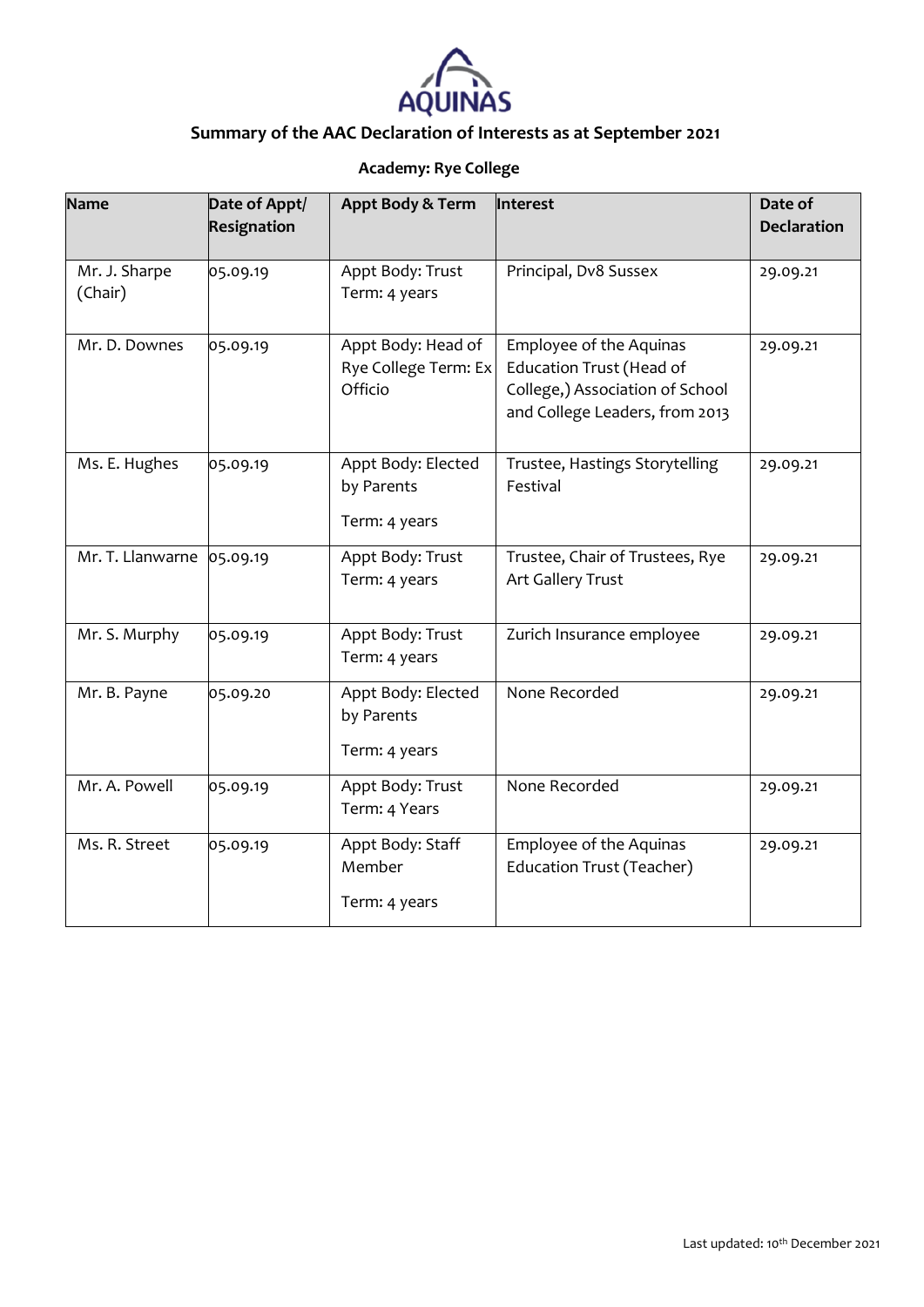

## **Academy: Rye Community Primary School**

| <b>Name</b>         | Date of Appt/<br><b>Resig</b> | Appt Body &<br><b>Term</b>   | <b>Interest</b>                                                              | Date of<br><b>Declaration</b> |
|---------------------|-------------------------------|------------------------------|------------------------------------------------------------------------------|-------------------------------|
| <b>Kelly Martin</b> | 05/09/19                      | Head of School<br>Ex Officio | <b>Employee of the Aquinas Education</b><br>Trust (Head of School)           | 13/10/21                      |
| Andrew Gould        | 05/09/19                      | Chair<br>Trust               | Trustee. Aquila, The diocese of<br>Canterbury Academy Trust                  | 17/09/21                      |
| Amy Biddle          |                               | Trust                        | Director of The Black Dog Café Ltd                                           | 13/10/21                      |
| Jenny Leigh         | 05/09/19                      | Staff elected                | <b>Employee of the Aquinas Education</b><br>Trust (Teacher)                  | 13/10/21                      |
| Christine Emson     | 31/03/21                      | Trust                        | <b>Mothers Union-Chichester</b><br>Food Bank Manager<br><b>Street Pastor</b> | 13/10/21                      |
| Nathan Huet         | 08/03/20                      | Parent elected               | None Recorded                                                                | 13/10/21                      |
| Hannah Arnold       |                               |                              | Teacher-St Georges Primary, Bickley.                                         | 12/10/21                      |
| Vacancy             |                               | Parent elected               |                                                                              |                               |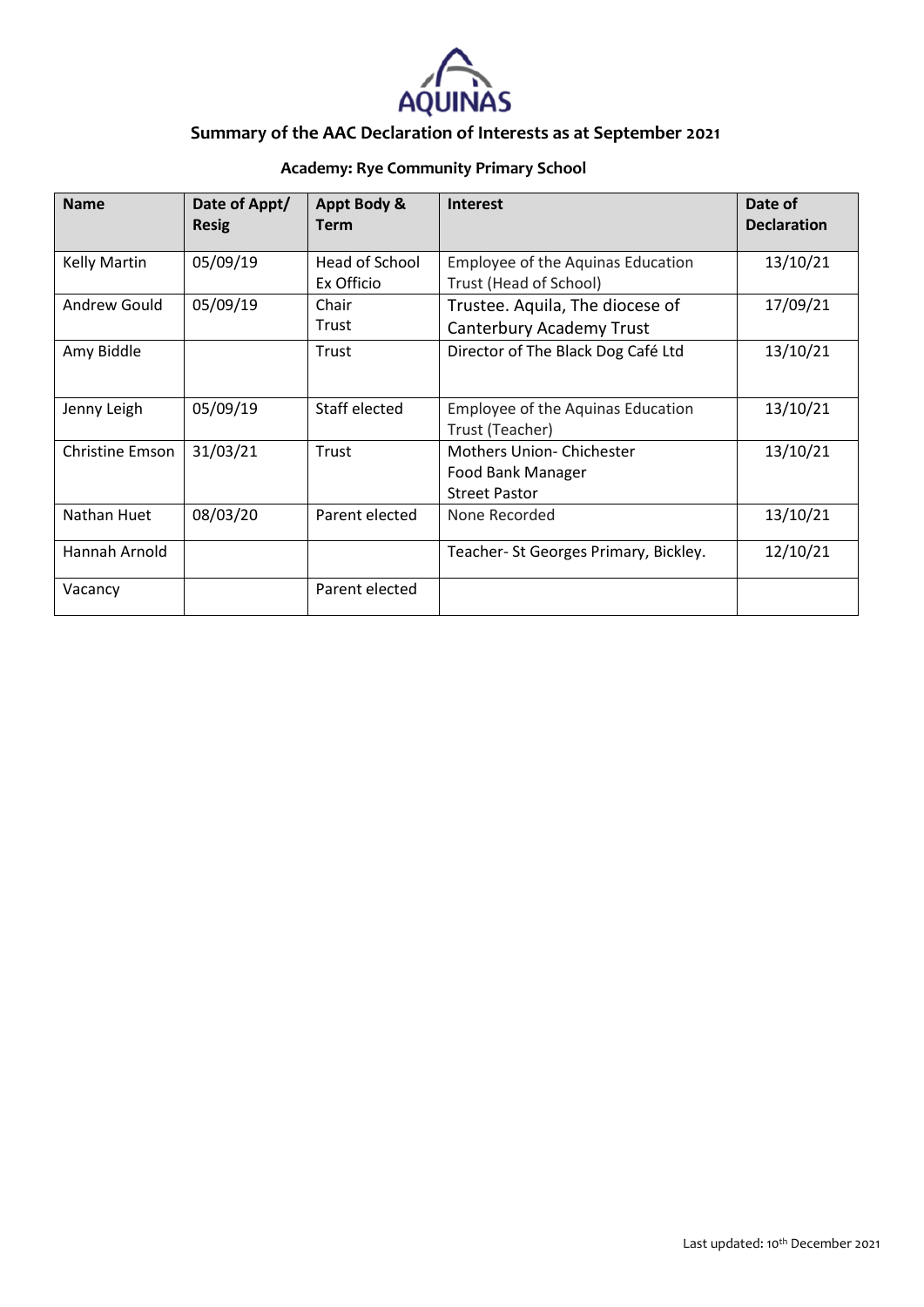

## **Academy: St George's CE Primary School**

| <b>Name</b>                               | Date of Appt/<br><b>Resig</b>                              | Appt Body &<br><b>Term</b>      | Interest                                                                                                                                                                                                                                        | Date of<br><b>Declaration</b> |
|-------------------------------------------|------------------------------------------------------------|---------------------------------|-------------------------------------------------------------------------------------------------------------------------------------------------------------------------------------------------------------------------------------------------|-------------------------------|
| Geraldine<br>Shackleton-<br>Interim Chair | 23 April 2021<br>Appointed<br>Resignation<br>23 April 2025 | Trust<br>4 Years                |                                                                                                                                                                                                                                                 | To follow                     |
| Freddy Kenny                              | 31.08.2016<br>Reappointed<br>Resignation<br>31.08.2024     | <b>Staff Elected</b><br>4 Years | Employee of Aquinas Education Trust<br>(Teacher)                                                                                                                                                                                                | 19.11.21                      |
| Ellen Peyton                              | Head<br>of<br>School<br>Ex Officio                         | Head of School<br>Ex Officio    | Employee of Aquinas Education Trust<br>(Headteacher)                                                                                                                                                                                            | 06.12.21                      |
| Cllr Colin Smith                          | 31.08.2016<br>Reappointed<br>Resignation<br>31.08.2024     | Trust<br>4 Years                | London Borough of Bromley,<br>Employee<br>Leader of the Council<br>Chairman of Executive Committee<br><b>Bickley Ward Councillor</b>                                                                                                            | 23.11.21                      |
| Daniel Rose                               | 14.10.2019<br>14.10.2023                                   | Trust<br>4 years                | Carter Backer Winter LLP (Member)<br><b>CBW Audit Limited (Director)</b><br>The Bridge London Trust (Member)<br>Institute of Chartered Accountants of<br>England & Wales (Member)<br>Association of Certified Chartered<br>Accountants (Member) | 09.12.21                      |
| Ngozi Melton                              | 05.11.2020<br>05.11.2024                                   | Parent Elected<br>4 years       | None                                                                                                                                                                                                                                            | 26.11.21                      |
| Sandra Woolf                              | 05.11.2020<br>05.11.2024                                   | Parent Elected<br>4 years       | Employee of Mallowstreet Ltd<br>Member of Events Committee at<br>Deutsche Samstags Schule (DSS)                                                                                                                                                 | 03.12.21                      |
| Danielle<br>Kirkwood                      | 01.09.2021<br>31.08.2025                                   | Trust<br>4 years                | Trust appointed Member of AAC<br>Employee of JP Morgan                                                                                                                                                                                          | 22.11.21                      |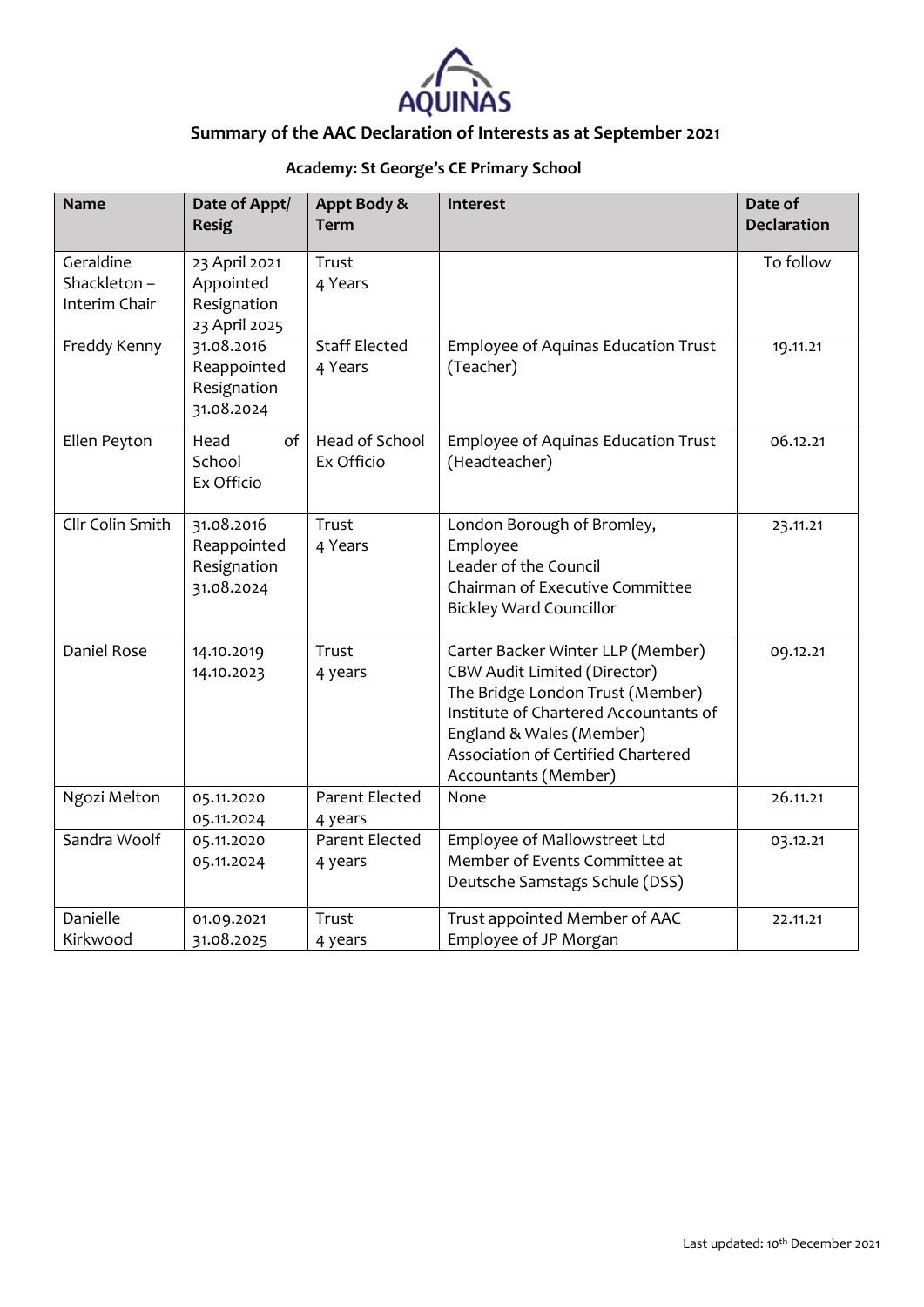

#### **Academy: St John's CE Primary School**

| <b>Name</b>                              | Date of<br>Appointment/<br>Resignation      | Appointment<br>body & Term              | Interest                                                                                                 | Date of<br>declaration |
|------------------------------------------|---------------------------------------------|-----------------------------------------|----------------------------------------------------------------------------------------------------------|------------------------|
| Lynda Doel                               | <b>Executive Head</b><br>teacher Ex Officio | Executive<br>Head teacher<br>Ex Officio | Employee of the Aquinas Education<br>Trust (Exec. Head Teacher at St.<br>John's)                         | November<br>2021       |
| Shannen<br>Doherty                       | 10.10.2019                                  | <b>Staff Elected</b><br>4 Years         | Employee of the Aquinas Education<br>Trust (Teacher at St. John's)<br>Trustee of Croydon Drop In Charity | November<br>2021       |
| Mary Cooke                               | 24.01.2020                                  | Trust<br>4 Years                        | Local Councillor Shortlands Ward,<br>London Borough of Bromley                                           | November<br>2021       |
| <b>Yvette Evans</b>                      | 01.09.2020                                  | Trust<br>4 Years                        | None                                                                                                     | November<br>2021       |
| Angelina Idun                            | 24.05.2018                                  | Trust<br>4 Years                        | None                                                                                                     | November<br>2021       |
| Emma Foster                              | 14.10.2019                                  | Trust<br>4 Years                        | Employee of the Aquinas Education<br>Trust (Teacher at Bishop Justus)                                    | November<br>2021       |
| Rev. Jessica<br>Smith                    | 01.09.2021                                  | Trust<br>4 Years                        | Vicar at Holy Trinity with St John's<br>Church, Penge.<br>Living Well Bromley at Holy Trinity<br>Church. | November<br>2021       |
| Eider Gutierrez                          | 22.01.2020                                  | Parent elected<br>4 Years               | Employee of the London Borough of<br>Bromley (TA at Riverside school)                                    | November<br>2021       |
| Deisha Watson                            | 01.07.2021                                  | Parent elected<br>4 Years               | None                                                                                                     | November<br>2021       |
| Nicola Stilwell<br>(Clerk to<br>Members) | 01.09.2019                                  | Clerk to<br>Members                     | Employee of the Aquinas Education<br>Trust (Office Manager at St. John's)                                | November<br>2021       |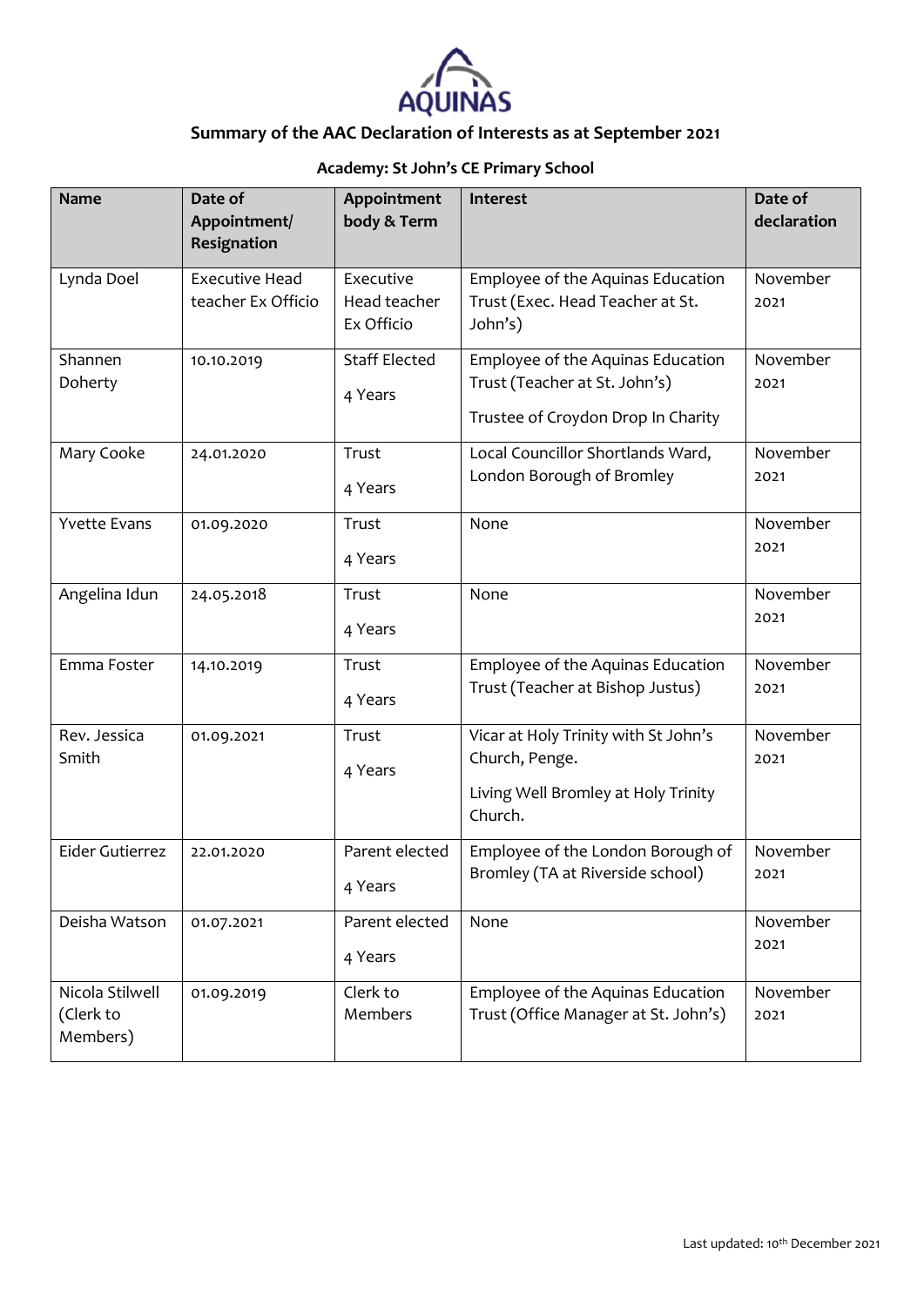

## **Academy: St Mark's CE Primary School**

| <b>Name</b>            | Date of Appt/<br><b>Resig</b> | <b>Appt Body</b><br>& Term   | Interest                                                                      | Date of<br><b>Declaration</b> |
|------------------------|-------------------------------|------------------------------|-------------------------------------------------------------------------------|-------------------------------|
| Canon Victoria<br>Pask | 12.10.2020                    | Chair<br>Trust<br>4 Years    | St Mark's CE Church<br>St Mark's Bromley PCC                                  | September<br>2021             |
| Chris<br>Hollands      | Head of School<br>Ex Officio  | Head of School<br>Ex Officio | <b>Employee of Aquinas Education</b><br>Trust (Headteacher)                   | November<br>2021              |
| Mark Hobbs             | 02.10.2020                    | Parent<br>4 Years            | None                                                                          | October<br>2021               |
| William McCann         | 02.10.2020                    | Parent<br>4 Years            | None                                                                          | September<br>2021             |
| Jessica Betts          | 02.10.2020                    | Staff<br>4 Years             | Employee of Aquinas Education<br>Trust (Teacher)                              | October<br>2021               |
| David Ballard          | 14.10.2019                    | Trust<br>4 Years             | Employee of Aquinas Education<br>Trust (Facilities Manager)                   | September<br>2021             |
| Melissa<br>Janvier     | 12.10.2020                    | Trust<br>4 Years             | Bromley Football Cub Youth<br>Assistant Welfare Officer                       | September<br>2021             |
| Kerim<br>Ramadan       | 01.09.2020                    | Trust<br>4 Years             | Employee of Aquinas Education<br>Trust (Asst Headteacher at<br>Bishop Justus) | December<br>2021              |
| Becky Fage             | 19.05.2021                    | Trust<br>4 Years             | <b>Employee of Aquinas Education</b><br>Trust (Teacher at St George's)        | To follow                     |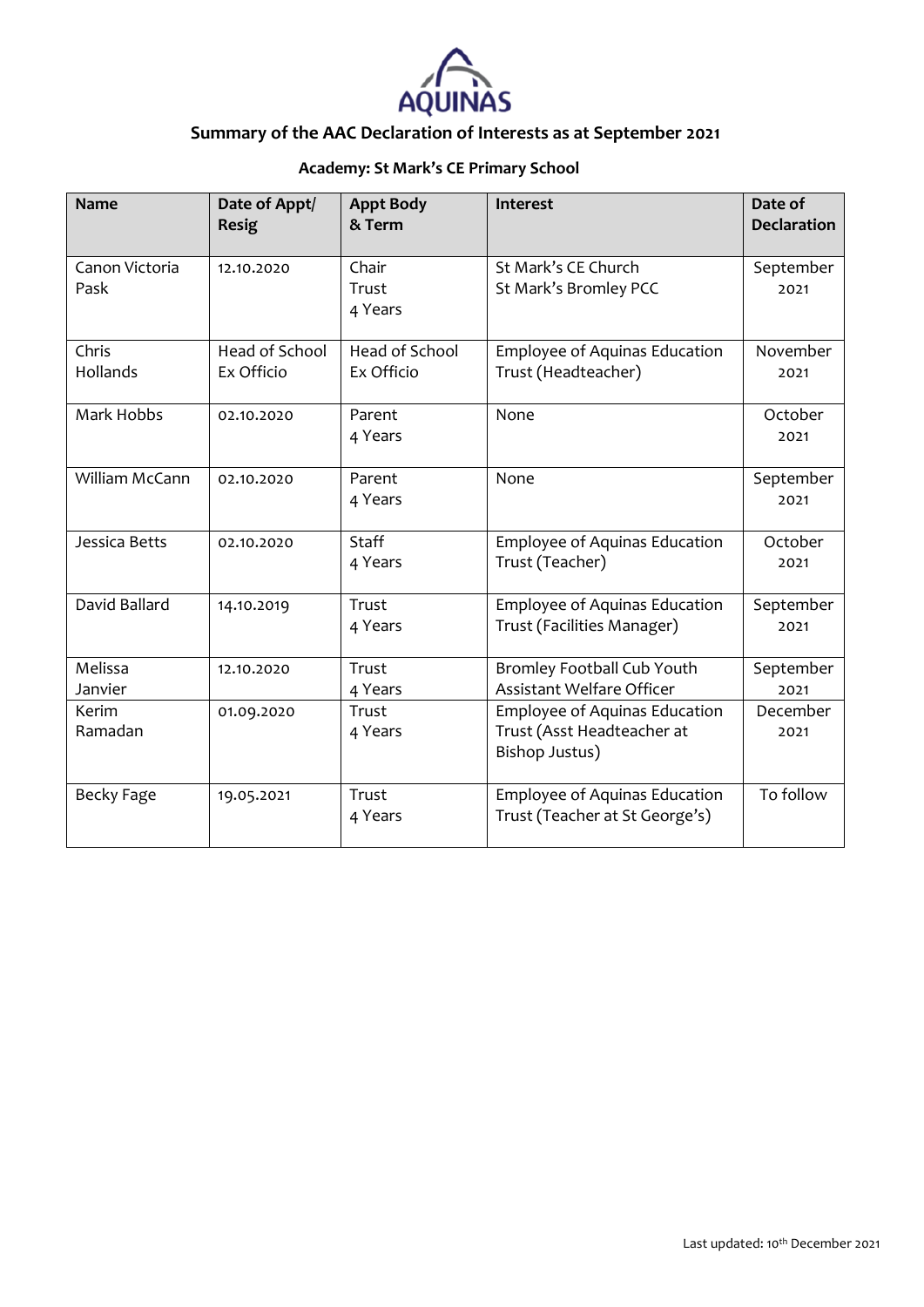

## **Academy: St Nicholas CE Primary School**

| <b>Name</b>    | Date of<br>Appointment<br>/Reappointment<br>or (Resignation) | <b>Appointing</b><br>Body/Term<br>of office | Interest                                                   | Date of<br><b>Declaration</b> |
|----------------|--------------------------------------------------------------|---------------------------------------------|------------------------------------------------------------|-------------------------------|
| Miss L Barnes  | 01.09.20                                                     | Staff<br>4 Years                            | Employee of St Nicholas CE Primary School                  | October<br>2021               |
| Revd. J Bauer  | 30.03.21                                                     | Trust<br>4 Years                            | Priest in Charge St Nicholas Parish Church,<br>Chislehurst | October<br>2021               |
| Mrs S          | 17.05.21                                                     | Parent Body                                 | Employee of Brewin Dolphin                                 | November                      |
| Collinson      |                                                              | 4 Years                                     | Member of St Nicholas School PTA                           | 2021                          |
| Mr A Farrugia  | 14.12.20                                                     | Trust                                       | Employee at NTT DATA UK. Finance Business                  | October                       |
|                |                                                              | 4 Years                                     | Partner                                                    | 2021                          |
| Fr P Farthing  | 30.03.21                                                     | Trust                                       | Vicar at Church of the Annunciation, Chislehurst           | October                       |
|                |                                                              | 4 Years                                     | Trustee: Saint Mary Hall Trust                             | 2021                          |
|                |                                                              |                                             | Trustee: Manning and Anderdon Almshouse<br>Trust           |                               |
| Mr J Griffiths | 01.09.20                                                     | Trust                                       | VP Global HR, Growth Markets & VP Executive                | October                       |
|                |                                                              | 4 Years                                     | Search Europe, Heidrick & Struggles                        | 2021                          |
| Mrs K Pauling  | 01.09.20                                                     | Trust                                       | Trustee of St Nicholas CE (Chislehurst) School             | October                       |
|                |                                                              | 4 Years                                     | Governor Fund                                              | 2021                          |
| Mrs S Sear     | 01.09.18                                                     | Head<br>Teacher                             | Head Teacher at St Nicholas (Aquinas) School               | October<br>2021               |
|                |                                                              | Ex-officio                                  |                                                            |                               |
| Mrs A Scobie   | 01.09.20                                                     | Trust                                       | None                                                       | October                       |
|                |                                                              | 4 Years                                     |                                                            | 2021                          |
| Mr D Sharpe    | 18.10.18                                                     | Parent Body                                 | None                                                       | November                      |
|                |                                                              | 4 Years                                     |                                                            | 2021                          |